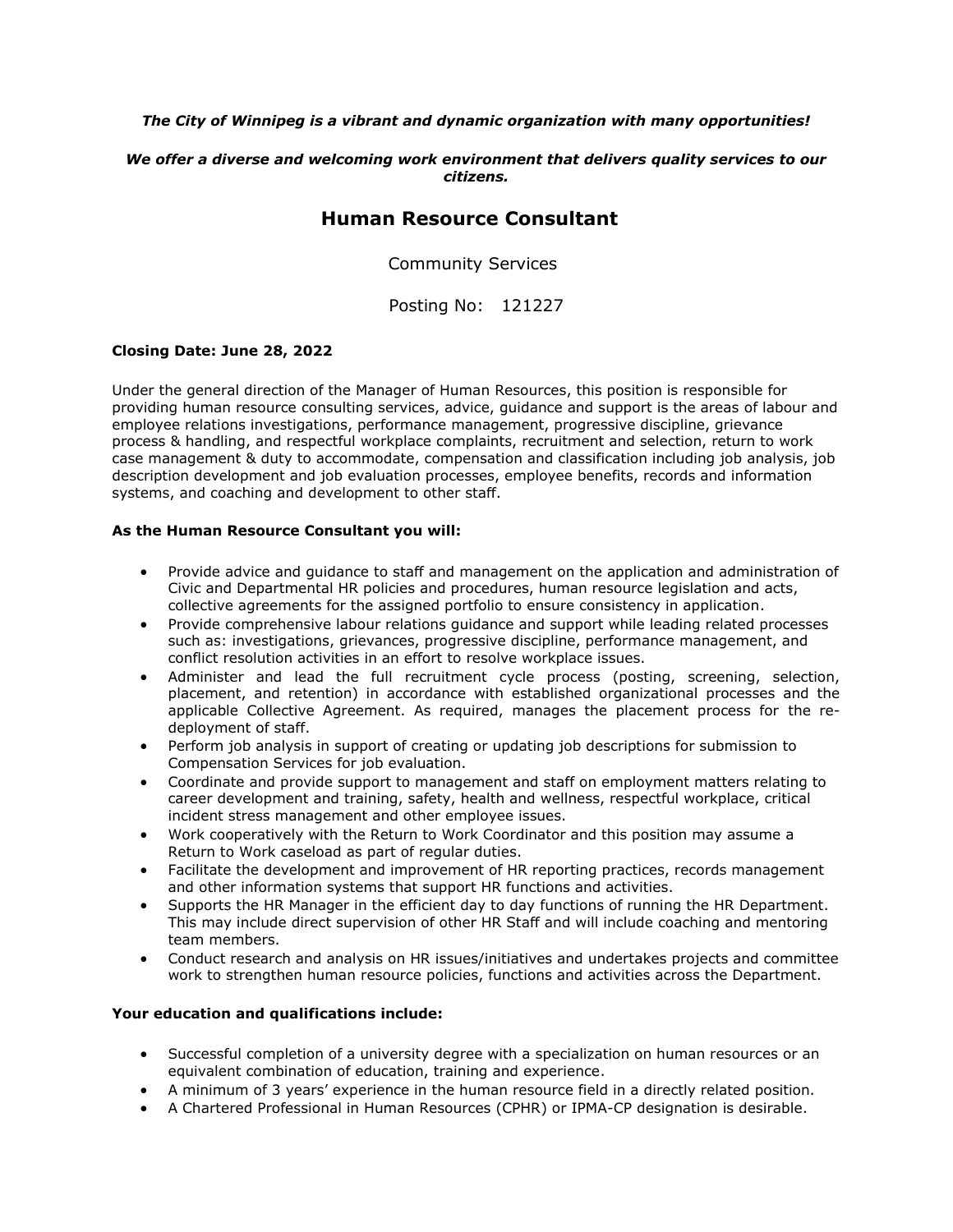- Extensive experience providing human resource consulting services, advice and guidance in the following areas:
	- a. recruitment and selection;
	- b. labour/employee relations including progressive discipline, grievance process and handling, performance management and complex workplace investigations;
	- c. compensation and classification including job analysis and job description development;
	- d. supportive employment services including return to work, disability management and duty to accommodate.
- Previous experience administering and interpreting complex collective agreements, human resource legislation, acts and internal HR policies and procedures.
- Previous work experience in an industrial work environment is an asset.
- Sound knowledge of the arbitration process.
- Able to exercise good judgement to solve problems and make decisions quickly and effectively under limited supervision.
- Customer service skills with the ability to anticipate long term client requirements and identify improvement to service delivery.
- Demonstrated ability to communicate effectively, both verbally and in writing with a variety of people including senior managers, union representatives and corporate colleagues.
- Strong interpersonal skills demonstrated by the ability to facilitate effective working relationships with individuals at all levels of the organization, union representatives, external contacts, and the public with tact and diplomacy.
- Proven conflict resolution skills with the ability to maintain composure while dealing with challenging customers, clients, and employees in an effort to address workplace issues.
- Organizational and time management skills; adaptable to unforeseen changes in schedule and interruptions, ability to establish priorities, and meet deadlines within tight timelines and in a busy and high-volume environment
- Good working knowledge of Human Resource Information Systems; preferably PeopleSoft HR System.

### **Conditions of employment:**

- The successful applicant must maintain legal eligibility to work in Canada. If the successful applicant possesses a work permit, it is their responsibility to ensure the permit remains valid.
- A Police Information Check satisfactory to the employer will be required from the applicant(s) or successful candidate(s), at their expense. To obtain Police Information Check information please visit [www.winnipeg.ca/police.](http://www.winnipeg.ca/police)
- Prior to commencement of employment, the successful applicant will be required to provide proof of COVID-19 vaccination by providing a Government of Manitoba issued QR Code and photo identification.
- The successful candidate may be required to have and maintain a valid Manitoba Class 5 Driver's License.
- The successful applicant may be required to provide a vehicle for transportation while on City business, subject to the terms and conditions of the City's Transportation Policy.

#### **CORE COMPETENCIES: FOR ALL EMPLOYEES OF THE CITY OF WINNIPEG:**

- Citizen & Customer Focus
- Respecting Diversity
- Ethics and Values
- Integrity and Trust
- Results Oriented

**APPLY ONLINE**, including all documentation listed below: